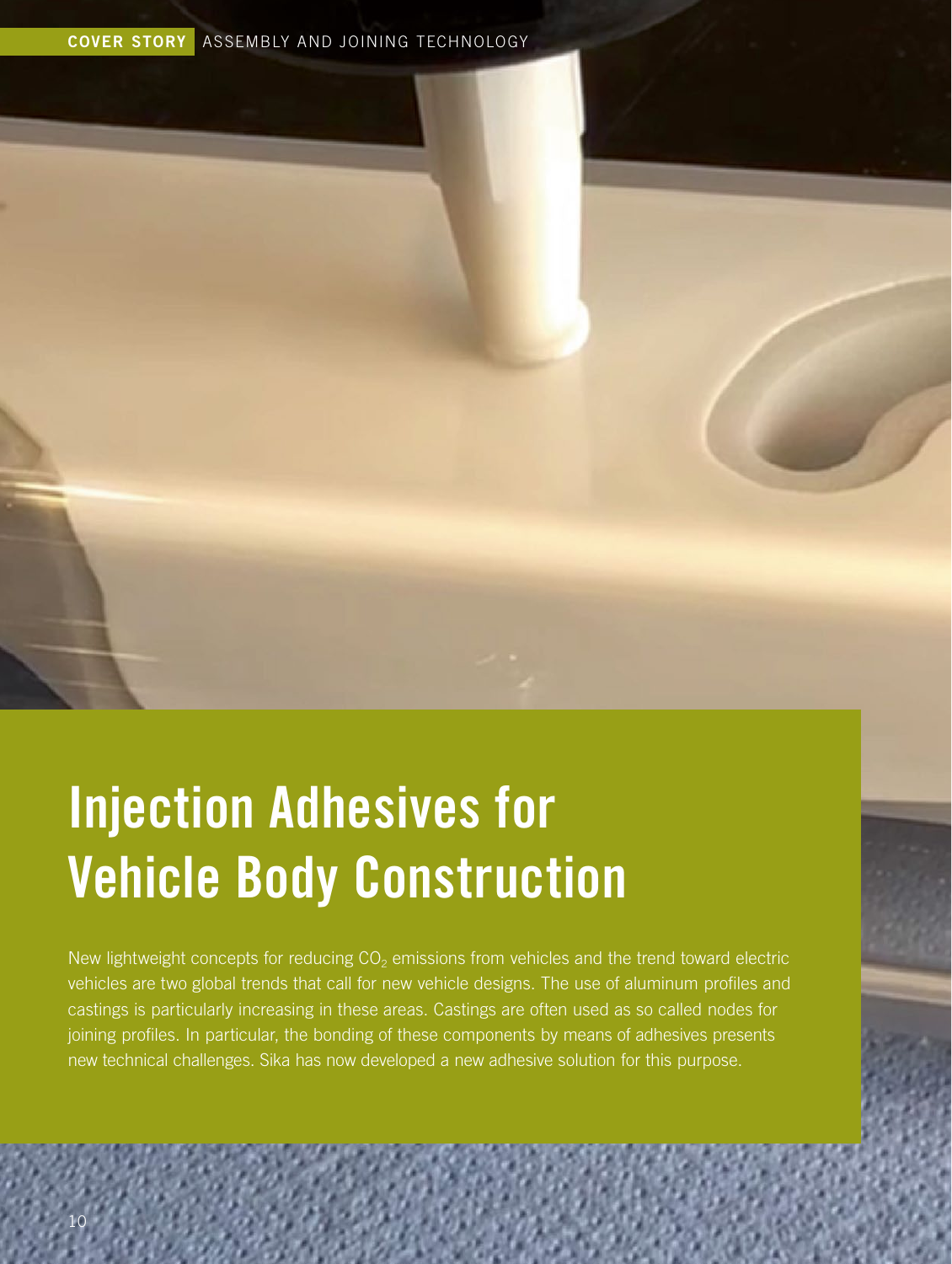### AUTHORS



#### Michael Gutgsell

is Department Manager Research and Development Body-in-White Adhesives at Sika Technology AG in Zurich (Switzerland).



Noah Munzinger is Department Manager Research and Development Body-in-White Foams at Sika Technology AG in Widen (Switzerland).

# TECHNICAL CHALLENGE

In order to further reduce the  $CO<sub>2</sub>$  emissions from vehicles, lightweight designs are an issue that automobile manufacturers approach with different concepts. The most important one is certainly the mixed material concept. This involves the optimal combination of different materials such as steel, aluminum and plastics according to their properties and using them in the same car body. The different thermal expansion coeffcients of the individual materials can lead to problems during cooling and, in extreme cases, to failure of the bond. In order to solve this problem, Sika developed the SikaPower MBX technology some time ago. Not only the use of different materials can cause problems with lightweight structures, but structural hurdles also have to be overcome.

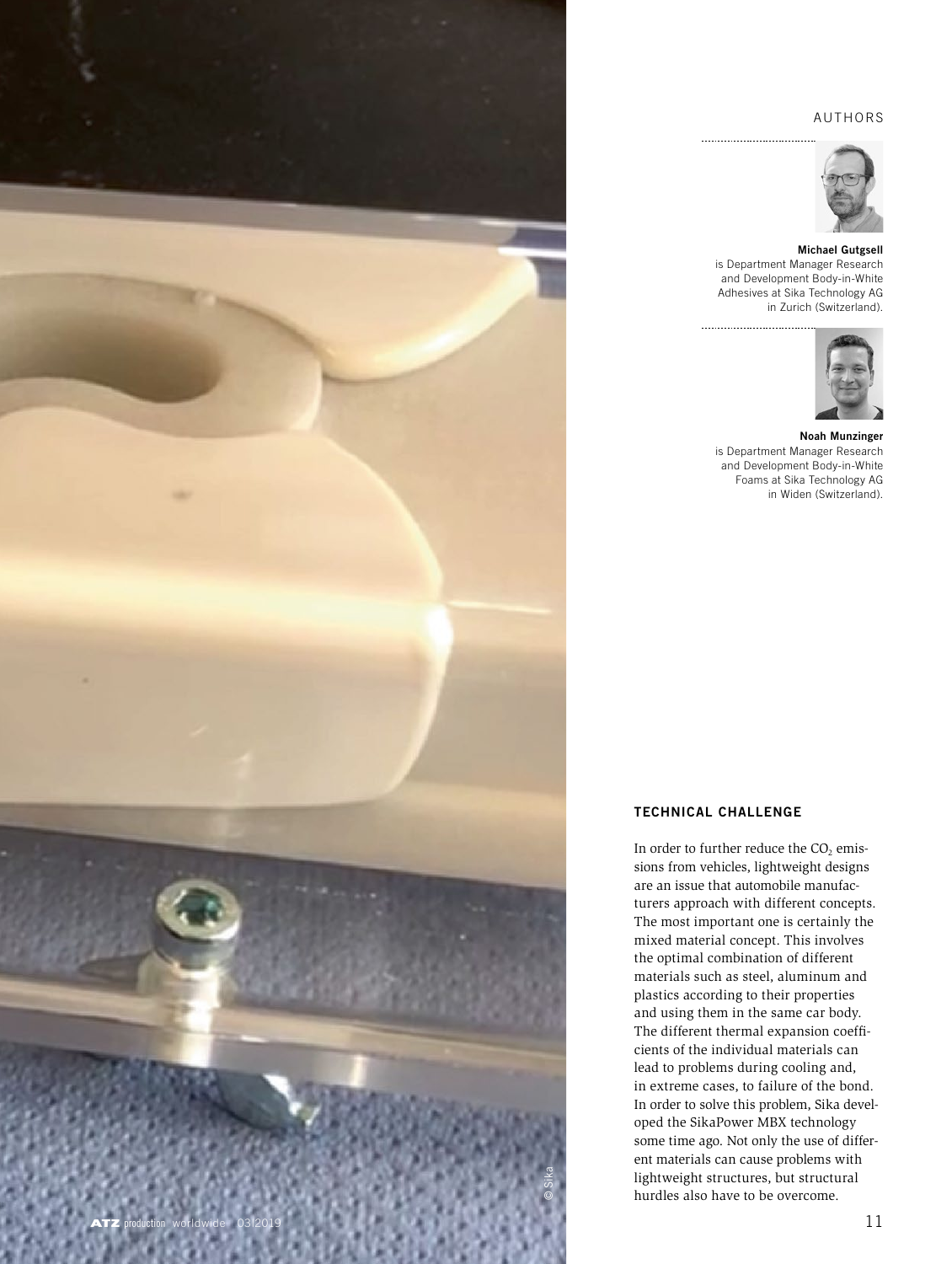

An important application in this context is the bonding of cast aluminum nodes with aluminum profiles. In skeletal bodies, better known as space frame structures, profiles are connected via nodes, FIGURE 1.

As with push-in connectors, the bonding of joints such as these is usually not easy to solve. Due to the low gap dimensions, most of the adhesive previously applied to the profle or casting is removed during bonding. As a result, these types of joints are now largely mechanically joined, such as by riveting. Modern electric vehicle architectures have a particularly high proportion of profles, for example in battery frame structures. This is partly due to the fact that the size of the battery restricts the structural space and that it tends to require use in a straight line. The more intensive use of profles in car body construction has increased

|                    | <b>SikaReinforcer</b>                               | High Strength Bonding                     | <b>SikaPower SmartFlow</b>                      |
|--------------------|-----------------------------------------------------|-------------------------------------------|-------------------------------------------------|
| Concept            | Structural part with<br>integrated adhesive<br>foam | Structural part glued in<br>with adhesive | Structural glued in with<br>injectable adhesive |
| (Crash) resistance | ٠                                                   | $^{\mathrm{+}}$                           | $^{++}$                                         |
| <b>Process</b>     | $^{\mathrm{+}}$                                     | ÷                                         | $^{++}$                                         |

TABLE 1 Comparison of concepts (© Sika)

the need for a suitable adhesive solution. Sika has developed the SikaPower Smart-Flow injection adhesive for bonding such push-in connectors.

Another area of application concerns the bonding of plastic reinforcement parts into the car body, FIGURE 2. Glass fber-reinforced polyamide parts, known under the trade name of Sika-Reinforcer, are generally used for this purpose. There are several concepts for joining these structural parts to the car body. The structural parts can be hooked into the body. During hot curing the adhesive foam expands to the metal and thus creates a bond. Alternatively, such structural parts may also be glued directly into the cavity with a structural adhesive. At Sika, this process is referred to as High Strength Bonding (HSB). This procedure offers various advantages from a mechanical perspective, TABLE 1.

In contrast to foam (SikaReinforcer), bonding the structural part with an adhesive (HSB) leads to a stiffer and more (crash) resistant structure. Depending on the process, however, manufacturing challenges may arise. In particular, the reliability of the nesting process for individual parts cannot always be ensured. The SikaPower SmartFlow

injection adhesive provides a remedy for this. In this case, the bonding adhesive can be partially or fully injected directly into a metal structure which has already been joined. This method is particularly suitable for reinforcing A and B pillars and for reinforcing battery frame structures in vehicles. For this application, the stiffening part can be designed so that the adhesive flows from the injection point to all four sides and thus ensures optimum bonding of the structural part to the metal structure.

#### INTELLIGENT INJECTION ADHESIVE

Either high temperatures and/or high pressures are required to inject standard body adhesives into a cavity. In addition, it is necessary to provide guidance of where the adhesive is to flow. This is usually achieved when the cavity is closed and only needs to be flled. However, targeted injection becomes particularly diffcult when the cavity is not closed. The assemblies described at the beginning are usually not form-ft or sealed, which means they are open on at least one side. When an adhesive is injected into a bond that is open on the side or not form-ft on the side, the



FIGURE 2 Reinforcement of cavities by bonding structural parts (left: general view, right: detailed view) (© Sika)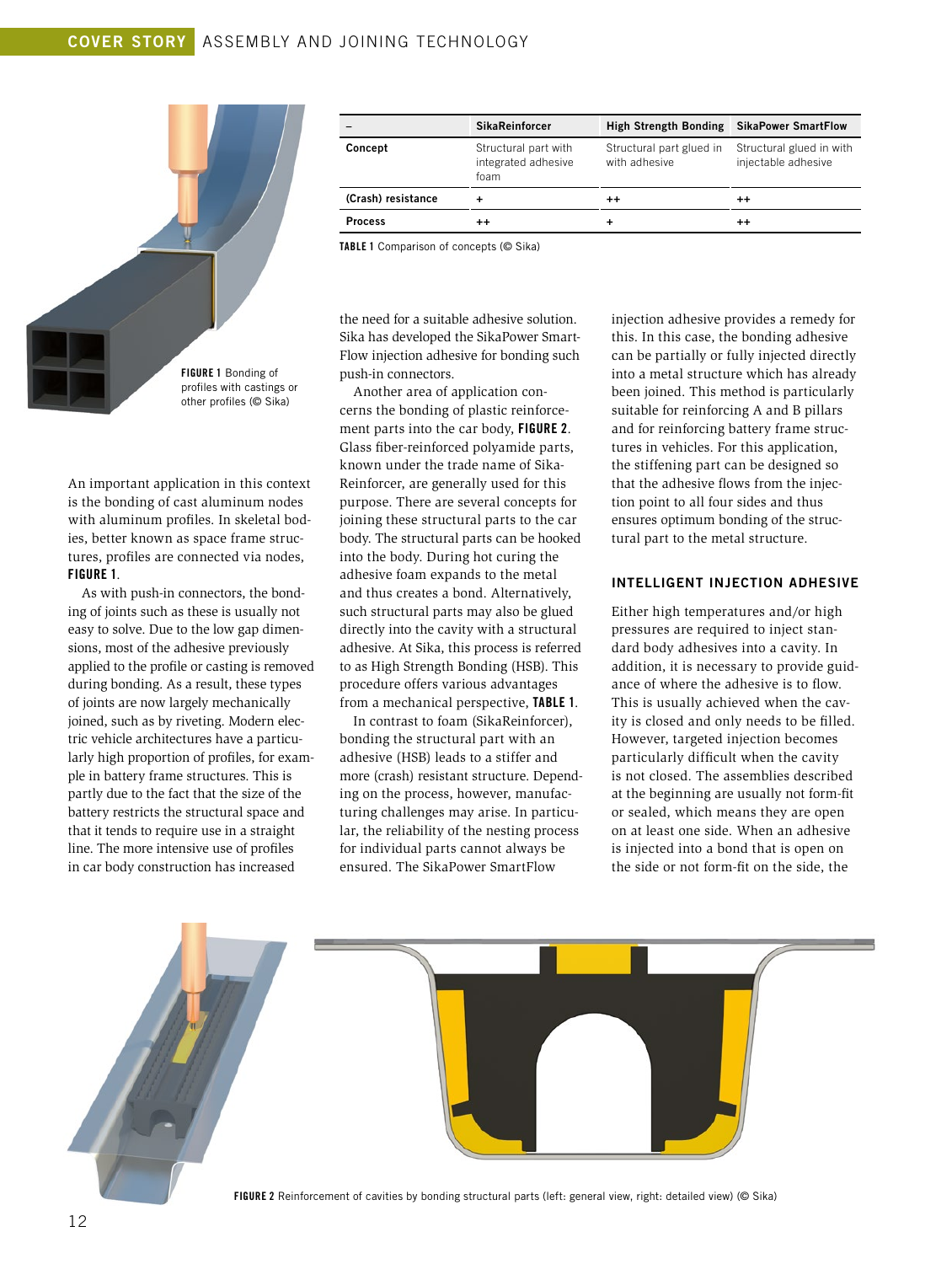Adhesive injection



adhesive spreads not only in the desired direction but in all directions. The specifcation of a channel in a component provides very little help. In comparison, the SikaPower SmartFlow adhesive only spreads in the specifed channel, even if the channel is open at the side, FIGURE 3 and FIGURE 4. This is a property which proves to be particularly advantageous

in the case of the tolerances prevailing in bodywork. To simplify matters, the injection cavity in this report is referred to as the channel, and the lateral surface, which does not have a form-fit bond, is referred to as the shoulder, FIGURE 3. The height of the shoulder indicates the distance between the two joined parts in the area of the shoulder.

The new bonding technology has been tested and validated on various laboratory models. In all illustrations shown in this article, the channel depth is 3 mm, and the shoulder height is 1 mm. Although the difference is quite small, the adhesive flows only in the channel and not in the shoulder. Studies have shown that the ratio of channel

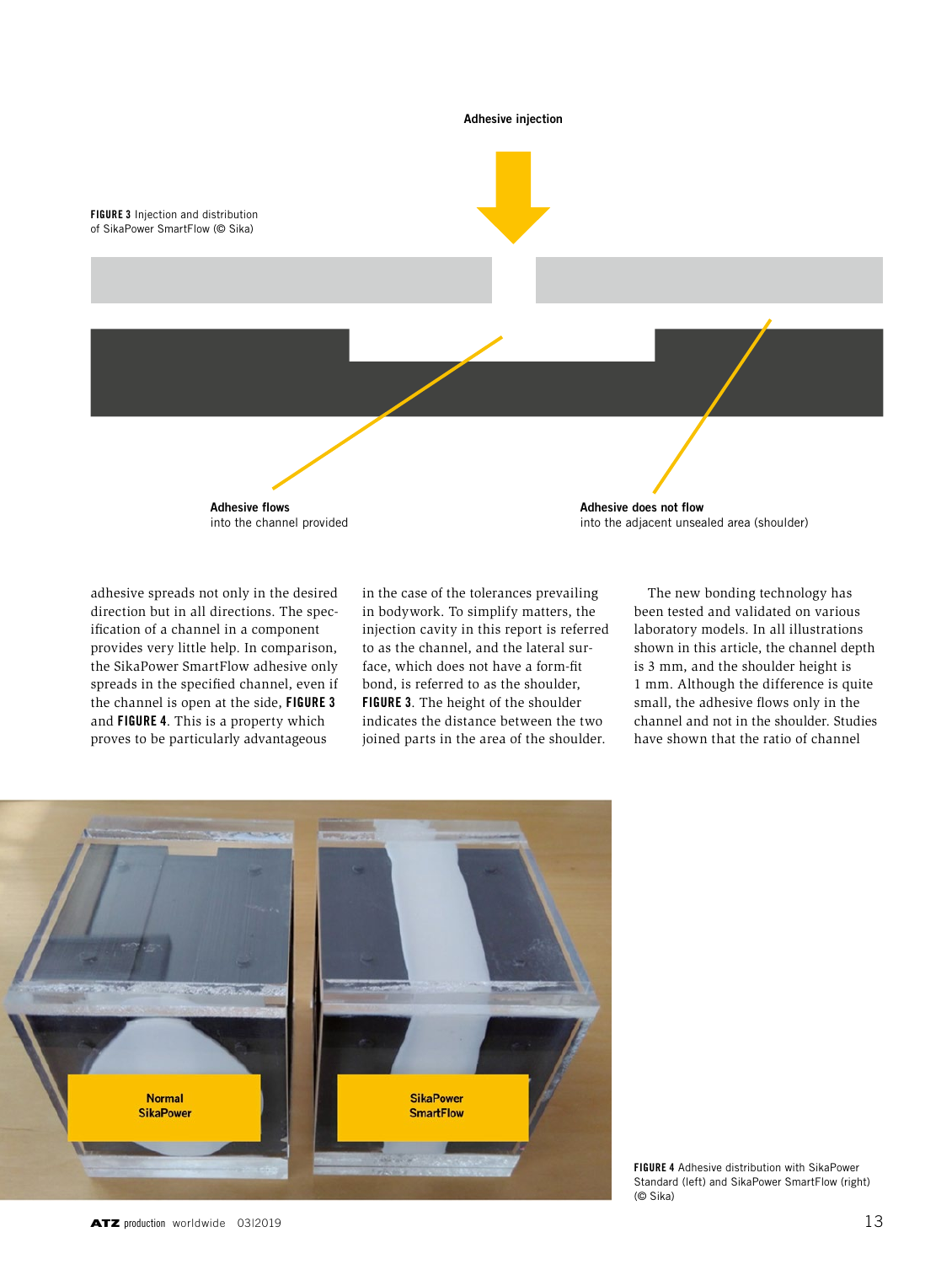

FIGURE 5 Injection into various channel widths (© Sika)





FIGURE 6 Flow behavior with large channels with SikaPower Standard (top) and SikaPower SmartFlow (bottom) (© Sika)

depth to shoulder height is decisive, and the design must take this into account. At a given channel depth of 3 mm, it has been shown that the greater the shoulder height chosen, the worse the spread of the adhesive in the channel and the better the flow of electrocoating can be guaranteed.

If electrocoating is not absolutely necessary, a shoulder height of <1 mm has proven to be optimal. If perfect electrocoating must be guaranteed, a shoulder height of 1 to 2 mm is necessary. However, this does not pose a problem, because up to a shoulder height of 3 mm, the wash-out resistance in pretreatment and dip coating is good, as is the stability during heat-curing. A certain shoulder width is also necessary to prevent an overfow of the adhesive from the channel into the shoulder. A shoulder width of  $> 5$  mm has proven to be ideal. Extensive injection tests have shown that both narrow and wide channels can be flled without problems, FIGURE 5. Channel widths of up to 20 cm were filled during the tests without any problems. Taking these specifcations into account, the channel can be integrated either directly in the structural part or, in the case of push-in connectors, in the casting.

It is important to select the correct injection speeds to prevent the adhesive from overflowing at the edges. An injection speed that is too high tends to lead to overflowing. However, if the speed is too low, the adhesive may not spread through the channel as intended. Basically, a low, controlled inflow of adhesive into the shoulder is preferred. The temperature also has an infuence on the injection result, as the viscosity of the adhesives depends upon it. Using fully automated application systems, the most important injection parameters, such as extrusion speed and temperature, can be specifcally controlled. This allows consistent, comparable results to be achieved. The injection point should also be carefully selected. It should be noted that the volume of the cavity must be approximately the same in all flow directions, so that overflow can be prevented at the points close to the injection point.

Several test bodies were set up in order to test the flow behavior of the adhesive as realistically as possible. The gluing of a reinforcing part into a steel structure was to be illustrated with